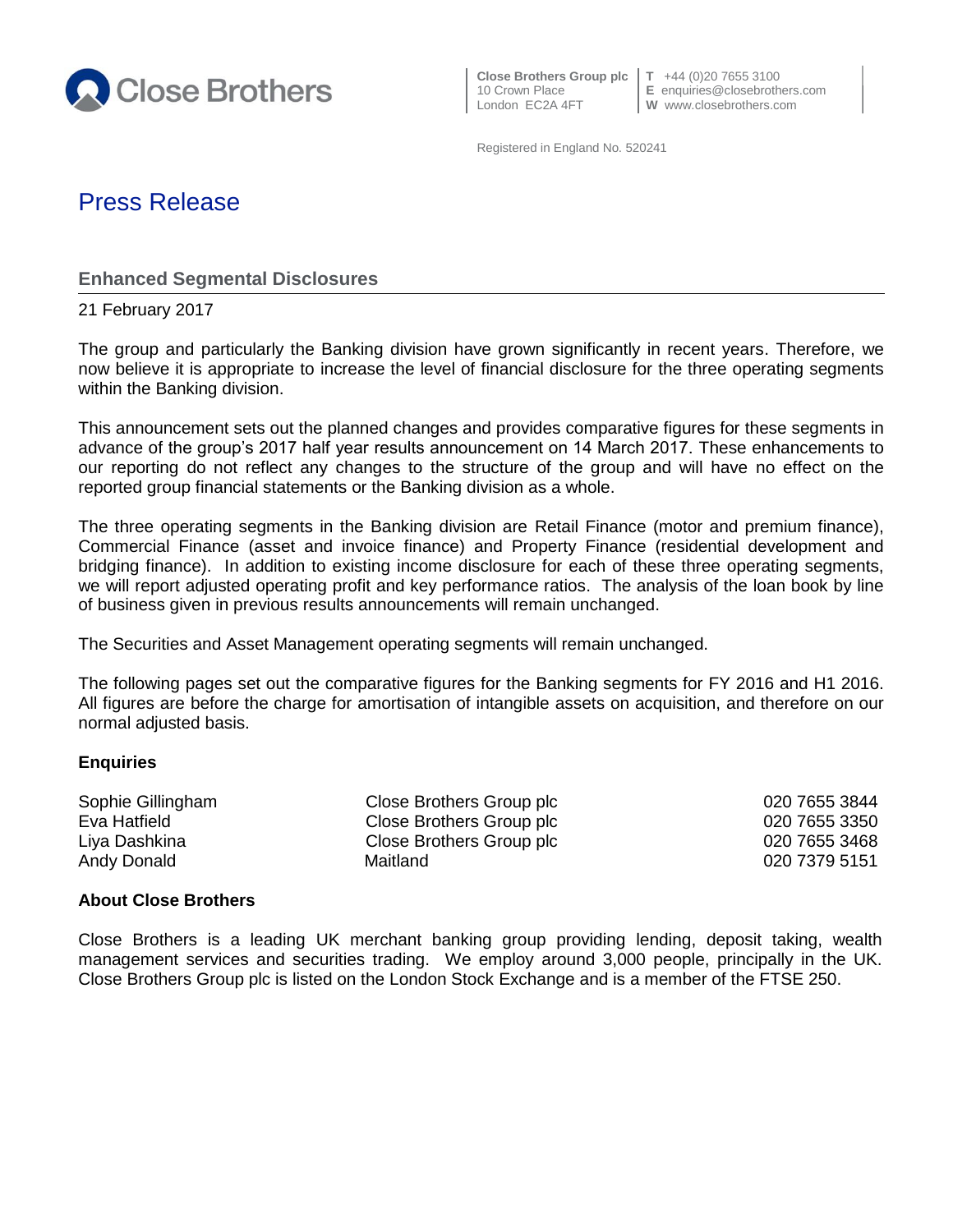## **BANKING DIVISION TOTAL (Unchanged)**

|                                                    | H1 2016      | FY 2016      |
|----------------------------------------------------|--------------|--------------|
|                                                    | £m           | £m           |
| Operating income                                   | 248.7        | 511.2        |
| Operating expenses                                 | (123.6)      | (250.3)      |
| Impairment losses on loans and advances            | (16.7)       | (37.9)       |
| <b>Operating profit</b>                            | 108.4        | 223.0        |
|                                                    |              |              |
| Net interest margin                                | 8.3%         | 8.2%         |
| Expense/income ratio                               | 50%          | 49%          |
| Bad debt ratio                                     | 0.6%         | 0.6%         |
| <b>Closing loan book</b><br>Operating lease assets | 5,969<br>140 | 6,432<br>160 |
| Average loan book and operating leases             | 5,987        | 6,226        |

#### **RETAIL FINANCE**

|                                         | H1 2016<br>£m  | FY 2016<br>£m  |
|-----------------------------------------|----------------|----------------|
| Operating income                        | 100.4          | 204.6          |
| Operating expenses                      | (53.3)         | (107.7)        |
| Impairment losses on loans and advances | (8.2)          | (17.8)         |
| <b>Operating profit</b>                 | 38.9           | 79.1           |
|                                         |                |                |
| Net interest margin                     | 8.7%           | 8.6%           |
| Expense/income ratio                    | 53%            | 53%            |
| Bad debt ratio                          | 0.7%           | 0.7%           |
| Closing loan book<br>Average loan book  | 2,332<br>2,299 | 2,511<br>2,388 |

### **COMMERCIAL FINANCE**

|                                         | H1 2016 | FY 2016 |
|-----------------------------------------|---------|---------|
|                                         | £m      | £m      |
| Operating income                        | 97.2    | 202.3   |
| Operating expenses                      | (57.2)  | (116.2) |
| Impairment losses on loans and advances | (6.5)   | (16.5)  |
| <b>Operating profit</b>                 | 33.5    | 69.6    |
|                                         |         |         |
| Net interest margin                     | 8.2%    | 8.2%    |
| Expense/income ratio                    | 59%     | 57%     |
| Bad debt ratio                          | 0.6%    | 0.7%    |
|                                         |         |         |
| Closing loan book                       | 2,278   | 2,463   |
| Operating lease assets                  | 140     | 160     |
| Average loan book and operating leases  | 2,359   | 2,460   |
|                                         |         |         |